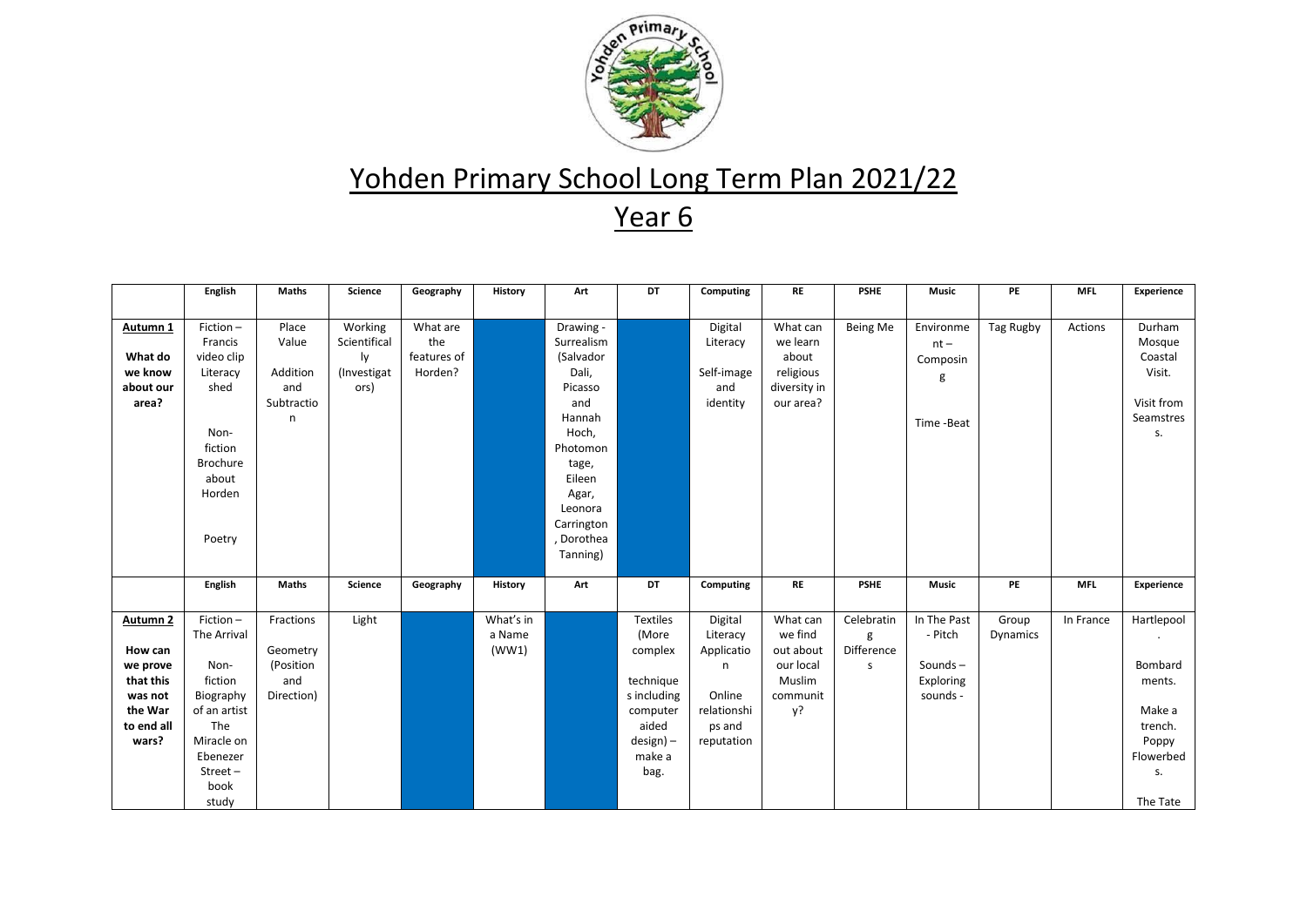

|                                                                                                      | English                                                                                                      | <b>Maths</b>                                                                                  | Science                                                                   | Geography             | History | Art                                              | DT                                                                                                            | Computing                                                           | RE                                                                                              | <b>PSHE</b>         | Music  | PE                                       | <b>MFL</b>                      | Experience                                                                                   |
|------------------------------------------------------------------------------------------------------|--------------------------------------------------------------------------------------------------------------|-----------------------------------------------------------------------------------------------|---------------------------------------------------------------------------|-----------------------|---------|--------------------------------------------------|---------------------------------------------------------------------------------------------------------------|---------------------------------------------------------------------|-------------------------------------------------------------------------------------------------|---------------------|--------|------------------------------------------|---------------------------------|----------------------------------------------------------------------------------------------|
| Spring 1<br>Lungs of<br>the world<br>or the<br>lungs of<br>man<br>which is<br>most<br>important<br>? | Fiction-<br>Letters<br>from the<br>Lighthouse<br>Non-<br>fiction<br><b>First Aid</b><br>video and<br>leaflet | Decimal<br>Percentag<br>es<br>Algebra<br>Measurem<br>ent<br>Converting<br>Units of<br>Measure | Animals,<br>including<br>humans.<br>First Aid<br>Teeth<br><b>Brushing</b> | Fantastic<br>Forests. |         | Sculpture<br>- Plaster<br>Matt<br><b>Buckley</b> |                                                                                                               | Presentati<br>ons<br>Forests of<br>the world<br>Online<br>bullying  | What do<br>the<br>gospels<br>tell us<br>about the<br>birth of<br>Jesus?                         | Dreams<br>and Goals | Guitar | Making<br>the Grade                      | Family                          | Hamsterly<br>Forest<br>Services<br>Visit                                                     |
|                                                                                                      | English                                                                                                      | Maths                                                                                         | Science                                                                   | Geography             | History | Art                                              | DT                                                                                                            | Computing                                                           | <b>RE</b>                                                                                       | <b>PSHE</b>         |        | PE                                       | <b>MFL</b>                      | Experience                                                                                   |
| <b>Spring 2</b><br>Who was<br>really to<br>blame for<br><b>WW2?</b>                                  | Fiction-<br>Frankinste<br>in<br>Non-<br>fiction<br>Letters<br>from a<br>WW2<br>soldier<br>Poetry             | Perimeter<br>Area<br>Volume<br>Ratio                                                          | Electricity                                                               |                       | WW2     |                                                  | More<br>complex<br>electrical<br>systems /<br>monitorin<br>g and<br>control-<br>traffic<br>lights,<br>alarms. | Stories<br>Applicatio<br>n<br>Managing<br>online<br>informatio<br>n | Why are<br>Good<br>Friday and<br>Easter Day<br>the most<br>important<br>days for<br>Christians? | Healthy<br>Me       |        | Pairs<br>Cricket<br>Calling the<br>Shots | A<br>Weekend<br>with<br>Friends | Eden<br>Camp.<br>Horden<br>Church.<br>Life Centre<br>- Burglar<br>Alarm<br>Constructi<br>on. |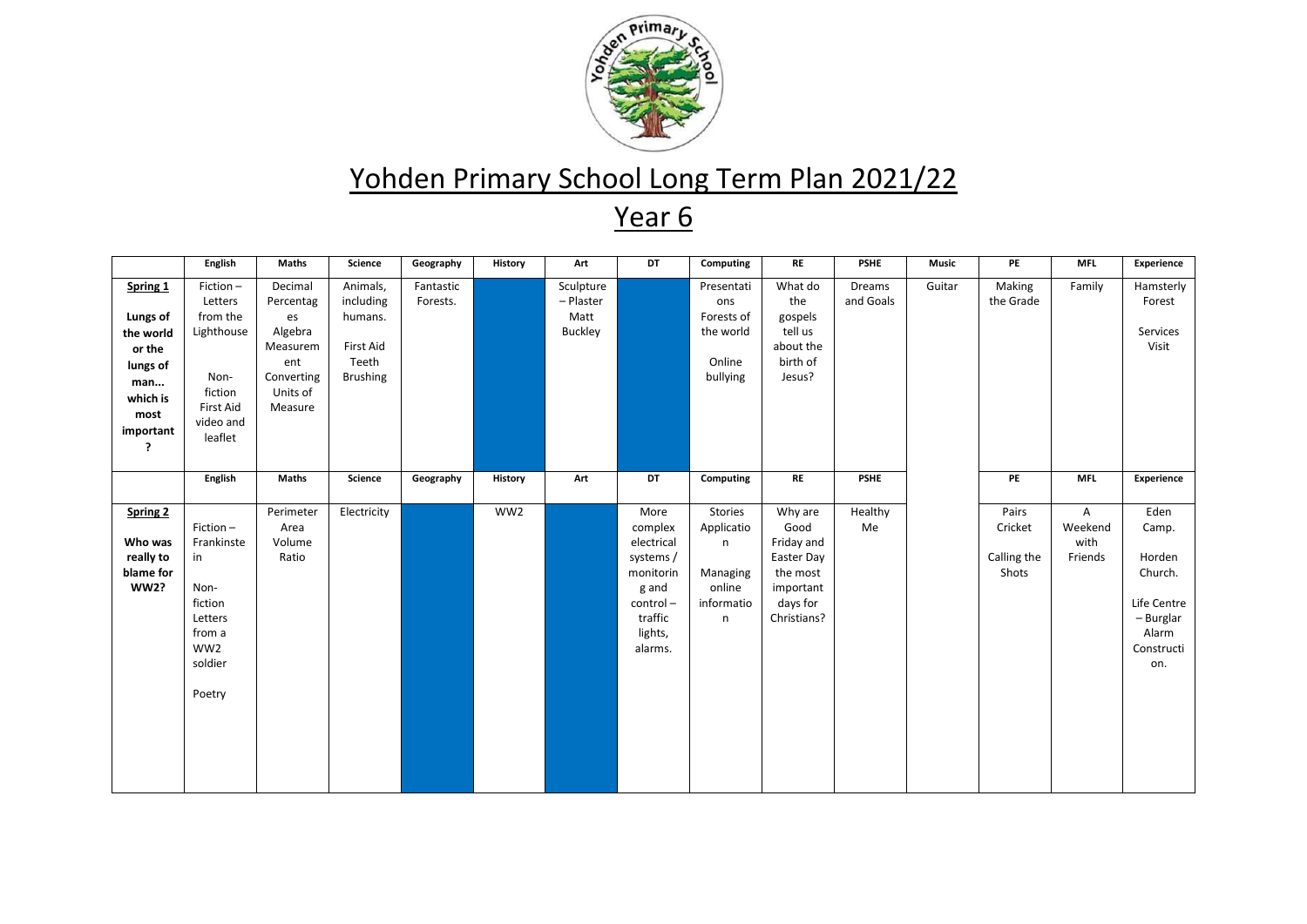

|                   | <b>English</b> | Maths        | Science    | Geography  | <b>History</b> | Art        | DT         | Computing | <b>RE</b>       | <b>PSHE</b> | Music        | PE        | <b>MFL</b> | Experience     |
|-------------------|----------------|--------------|------------|------------|----------------|------------|------------|-----------|-----------------|-------------|--------------|-----------|------------|----------------|
|                   |                |              |            |            |                |            |            |           |                 |             |              |           |            |                |
| Summer 1          | Fiction-       | Statistics   | Living     | Destinatio |                | Painting - |            | Hackathon | How and         | Relationsh  | Communic     | Long and  | The Future | Zoo Lab        |
|                   | Wed            |              | things and | n Sao      |                | Water      |            | Project   | why do          | ips         | $ation -$    | Thin or   |            | $Visit - into$ |
| <b>Destinatio</b> | Wabbit         | Properties   | their      | Paulo.     |                | colour.    |            |           | people          |             | Composin     | Short and |            | school         |
| n Sao             |                | of Shape     | habitat.   |            |                |            |            | Privacy   | care about      |             | g            | Fat       |            | (habitats /    |
| Paulo.            | Non-           |              |            |            |                | (Monet,    |            | and       | the             |             |              |           |            | classificati   |
|                   | fiction        | Consolidat   |            |            |                | Sonia      |            | security  | environme       |             | Singing in   |           |            | on             |
|                   | Persuasive     | ion          |            |            |                | Delauney,  |            |           | nt?             |             | French-      |           |            | workshop)      |
|                   | texts          |              |            |            |                | Margaret   |            |           |                 |             | Pitch        |           |            |                |
|                   |                |              |            |            |                | Godfrey,   |            |           |                 |             |              |           |            |                |
|                   |                |              |            |            |                | Maggi      |            |           |                 |             |              |           |            | Sea Life       |
|                   |                |              |            |            |                | Hambling). |            |           |                 |             |              |           |            | Centre         |
|                   |                |              |            |            |                |            |            |           |                 |             |              |           |            |                |
|                   | English        | <b>Maths</b> | Science    | Geography  | <b>History</b> | Art        | DT         | Computing | RE              | <b>PSHE</b> | <b>Music</b> | PE        | <b>MFL</b> | Experience     |
|                   |                |              |            |            |                |            |            |           |                 |             |              |           |            |                |
| Summer 2          | Fiction-       | Consolidat   | Evolution  |            | Can we         |            | Frame      | Hackathon | Statutory       | Changing    | Human        | Distance  | Jobs       | London         |
|                   | The            | ion          | and        |            | choose         |            | structures | Project   | <b>Bridging</b> | Me          | body/Anci    | Challenge |            | $Visit -$      |
| Are               | Hobbit         |              | Inheritanc |            | the UK's       |            | - make a   |           | Unit            |             | ent          |           |            |                |
| humans            |                |              | e          |            | most           |            | survival   | Copyright |                 |             | Worlds $-$   |           |            | Link with      |
| really            |                |              |            |            | important      |            | tent.      | and       |                 |             | Structure    |           |            | History        |
| related to        | Non-           |              |            |            | monarch?       |            |            | ownership |                 |             |              |           |            | $Unit -$       |
| fish?             | fiction        |              |            |            |                |            |            |           |                 |             | Poetry -     |           |            | Monarchy       |
|                   | Discussion     |              |            |            |                |            |            |           |                 |             | Performin    |           |            | Harry          |
|                   | Texts          |              |            |            |                |            |            |           |                 |             | g            |           |            | Potter         |
|                   |                |              |            |            |                |            |            |           |                 |             |              |           |            | World          |
|                   |                |              |            |            |                |            |            |           |                 |             |              |           |            | Theatre        |
|                   |                |              |            |            |                |            |            |           |                 |             |              |           |            | Show           |
|                   |                |              |            |            |                |            |            |           |                 |             |              |           |            | $Prom -$       |
|                   |                |              |            |            |                |            |            |           |                 |             |              |           |            | Traditional    |
|                   |                |              |            |            |                |            |            |           |                 |             |              |           |            | Dances         |
|                   |                |              |            |            |                |            |            |           |                 |             |              |           |            |                |
|                   |                |              |            |            |                |            |            |           |                 |             |              |           |            |                |